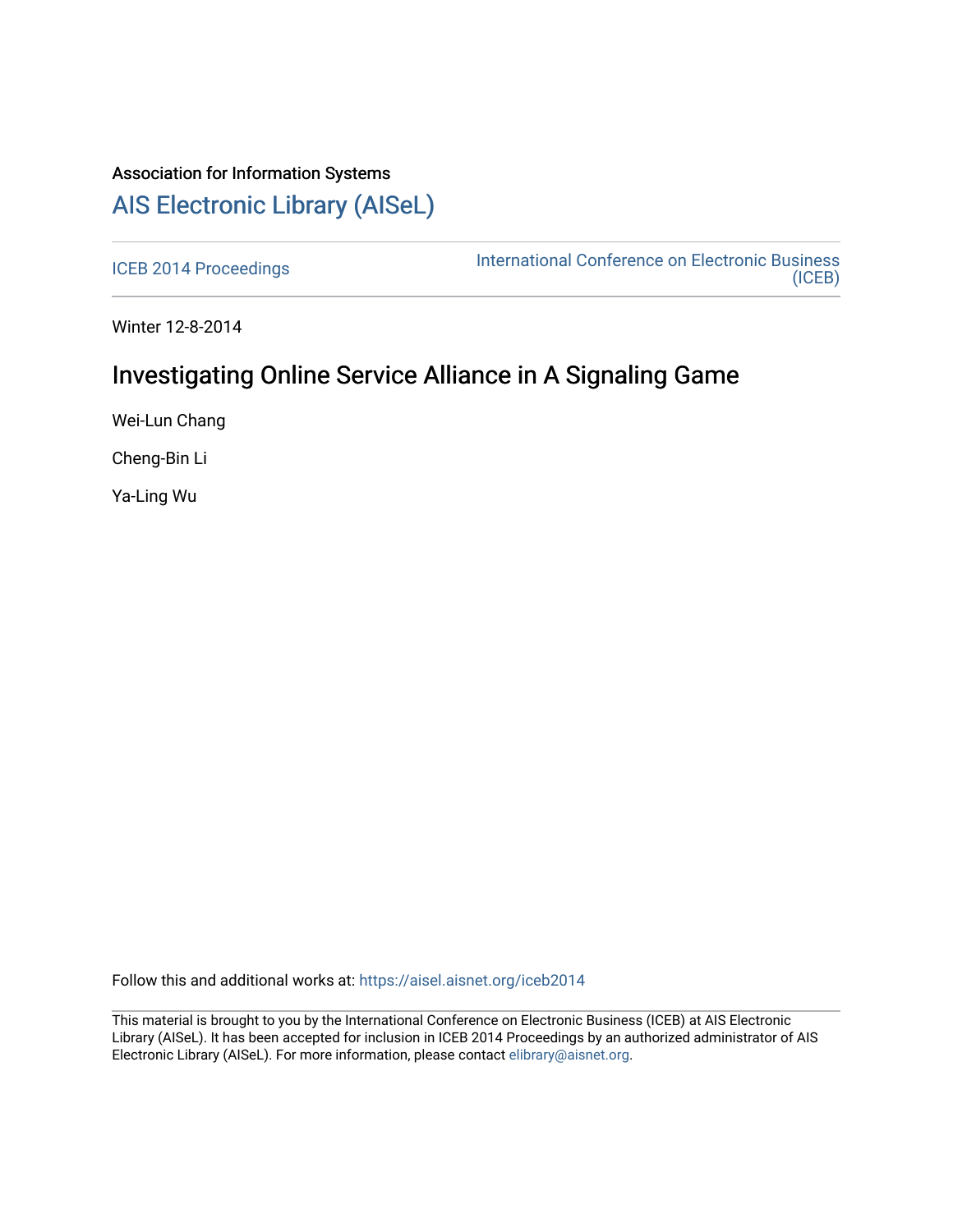### **INVESTIGATING ONLINE SERVICE ALLIANCE IN A SIGNALING GAME**

Wei-Lun Chang, Tamkang University, Taiwan, wlchang@mail.tku.edu.tw Cheng-Bin Li, Tamkang University, Taiwan, 602610353@s02.tku.edu.tw Ya-Ling Wu, Tamkang University, Taiwan, joannewu@mail.tku.edu.tw

#### **ABSTRACT**

This research uses the concept of service blueprinting to separate the online platform into several individual services. This research uses signaling game theory to investigate if service providers should cooperate with Yahoo according to information asymmetry. By using the concept of game theory, service providers can judge the decision of cooperation. This research uses signaling game theory to investigate the interaction of online service providers and decide if the cooperation is the best strategy. In particular, the payoffs under cooperation will be further evaluated by Shapley value. Shapley value is used to measure the fairness of profit after cooperation.

*Keywords*: Alliance, service, signaling game, shapley value.

#### **INTRODUCTION**

Recently, the popularity of Internet changes industries. Taking service industry as the example, traditional mindset of service industry is to interact with customers but Internet somehow disrupted it. In particular, the concept of service blueprint was also proposed by Bitner [1] to separate process of hotel services. However, Internet enables variety of online services such as shopping, auction, and fortune telling on either traditional portal (e.g., Yahoo) or social media portal (e.g., Facebook). New online services are furnished to increase the time to stay on the website that may enhance the benefits of portal and service providers. In a changing environment of Internet, the relationship between service providers and portal owner has become extremely significant. This research investigates the strategic alliance (cooperation) between service providers and portal by discovering the incentives to form alliance and discusses the appropriateness of resources allocation of alliance.

The online portal such as Yahoo is a special example that provides different types of services such as weather, stock, auction, fortune telling, etc. Those services are furnished by independent service providers but cooperate each other based on joint purpose. This research uses the concept of service blueprinting [2-4] to separate the online platform (e.g., Yahoo) into several individual services. We consider all service providers are in a constructed ecosystem. Owing to limited resources of each service provider, providing best service to customers not only can maximize profits but also construct joint belief of collaboration to create superior service value.

#### **RESEARCH METHODOLOGY**

This research uses signaling game theory to investigate if service providers should cooperate with Yahoo according to information asymmetry. The strategic cooperation of those service providers is a type of alliance. By using the concept of game theory, service providers can judge the decision of cooperation. Online portal also takes into account online traffic, service features, and service quality to make decisions for cooperation. After identifying the decision of cooperation, we discuss the payoffs of cooperation to help company make best move. Finally, we use Shapley value to investigate the fairness of cooperation by estimating the fair payoffs under cooperation. Three research questions will be discussed: (a) how online portal selects service providers to cooperate as form an alliance?, (b) what are the payoffs after cooperation or no cooperation?, and (c) how to achieve fairness of payoffs under cooperation?.

This research uses signaling game theory to investigate the interaction of online service providers and decide if the cooperation is the best strategy. Meanwhile, the payoffs can be estimated by literature and observed data. Four situations will be discussed between portal and service providers (2 X 2): separating equilibrium and pooling equilibrium. Service providers also can choose best partner to cooperate after evaluation. In particular, the payoffs under cooperation will be further evaluated by Shapley value. Shapley value is used to measure the fairness of profit after cooperation. Hence, this study aims to examine the fairness of profit after alliance and attract service providers to provide core services with efficient strategic movement. The goal is to construct a concept of cooperative service alliance.

This research assumes two players in the signaling game. P1 (online service provider) has private information which means only P1 knows the quality of furnished service but P2 (portal) does not know the truth. The probability of high or low quality of service from P1 is given as p. The action of P1 is sending signal  $S=(fee, free)$ . While P2 receives signal S, the probability of true type of P1 is q' and will take actions A=(alliance, no alliance). According to signaling game theory, we aim to know (a) what will be the type of signal should send for different service provider?, (b) what will be the probability of q' (type of P1 | S) that P2 thinks the probability of S for P1?, and (c) what will be the action for P2 when receiving the signal S?.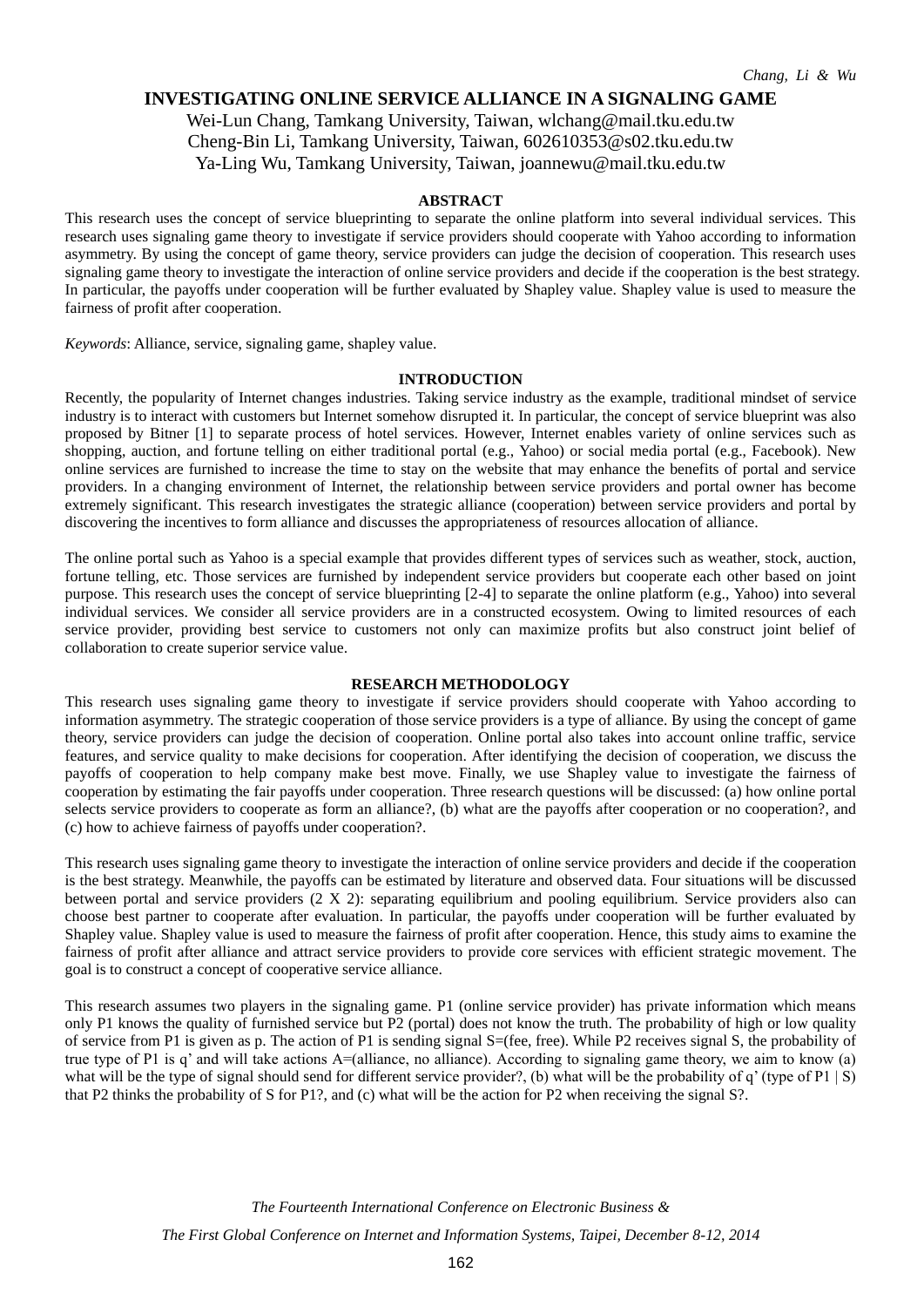| Table 1 Definitions of variables in signaling game |  |  |
|----------------------------------------------------|--|--|

| Payoff of service provider |                                         | raone i Bernhuons or variables in signamig game<br>Payoff of portal |                                                                                                     |  |
|----------------------------|-----------------------------------------|---------------------------------------------------------------------|-----------------------------------------------------------------------------------------------------|--|
| X                          | fees that customer pays for the service | Re                                                                  | benefit that charge service providers                                                               |  |
| C                          | requaired cost on portal                | RTcp                                                                | benefit from click rate                                                                             |  |
| T                          | the benefit of exposure on portal       | ER                                                                  | the external benefit from increased<br>number of customers by cooperating with<br>service providers |  |
| Tcp                        | cost of click rate                      | Oc                                                                  | the maintenance cost of alliance                                                                    |  |
| $\mathbf{R}$               | the benefit of customer to reuse the    |                                                                     |                                                                                                     |  |
|                            | service                                 |                                                                     |                                                                                                     |  |

### Table 2 Payoff in signaling game

| Payoff   | Pavoff<br>of                 | Elements of payoff |
|----------|------------------------------|--------------------|
|          | service                      |                    |
|          | provider                     |                    |
|          | and portal                   |                    |
| $A_C^H$  | $PA^H_C$                     | $Rc+RTcp+ER-OC$    |
|          | $SA^H_C$                     | $X-C+T-Tcp+R$      |
| $NA_C^H$ | $PNA^H_C$                    | RTcp               |
|          | $SNA^H_C$                    | $X + R$            |
| $A_F^H$  | $PA_F^H$                     | Rc+RTcp+ER-Oc      |
|          | $SA_{F}^{H}$                 | $-C+T-Tep+R$       |
| $NA_F^H$ | $PNA_F^H$                    | RTcp               |
|          | $SNA^H_F$                    | R                  |
| $A_c^L$  | PA <sup>L</sup> <sub>C</sub> | Rc+RTcp+ER-Oc      |
|          | $SA^L_c$                     | $X-C+T-Tcp+R$      |
| $NA^L_C$ | $PNA_C^L$                    | RTcp               |
|          | $SNA_C^L$                    | $X + R$            |
| $A_F^L$  | $PA_F^L$                     | Rc+RTcp+ER-Oc      |
|          | $SA^L_F$                     | $-C+T-Tcp+R$       |
| $NA_F^L$ | $PNA^L_F$                    | RTcp               |
|          | $SNA_F^L$                    | R                  |



Figure 1 The signaling game of portal and service provider

*The Fourteenth International Conference on Electronic Business & The First Global Conference on Internet and Information Systems, Taipei, December 8-12, 2014*